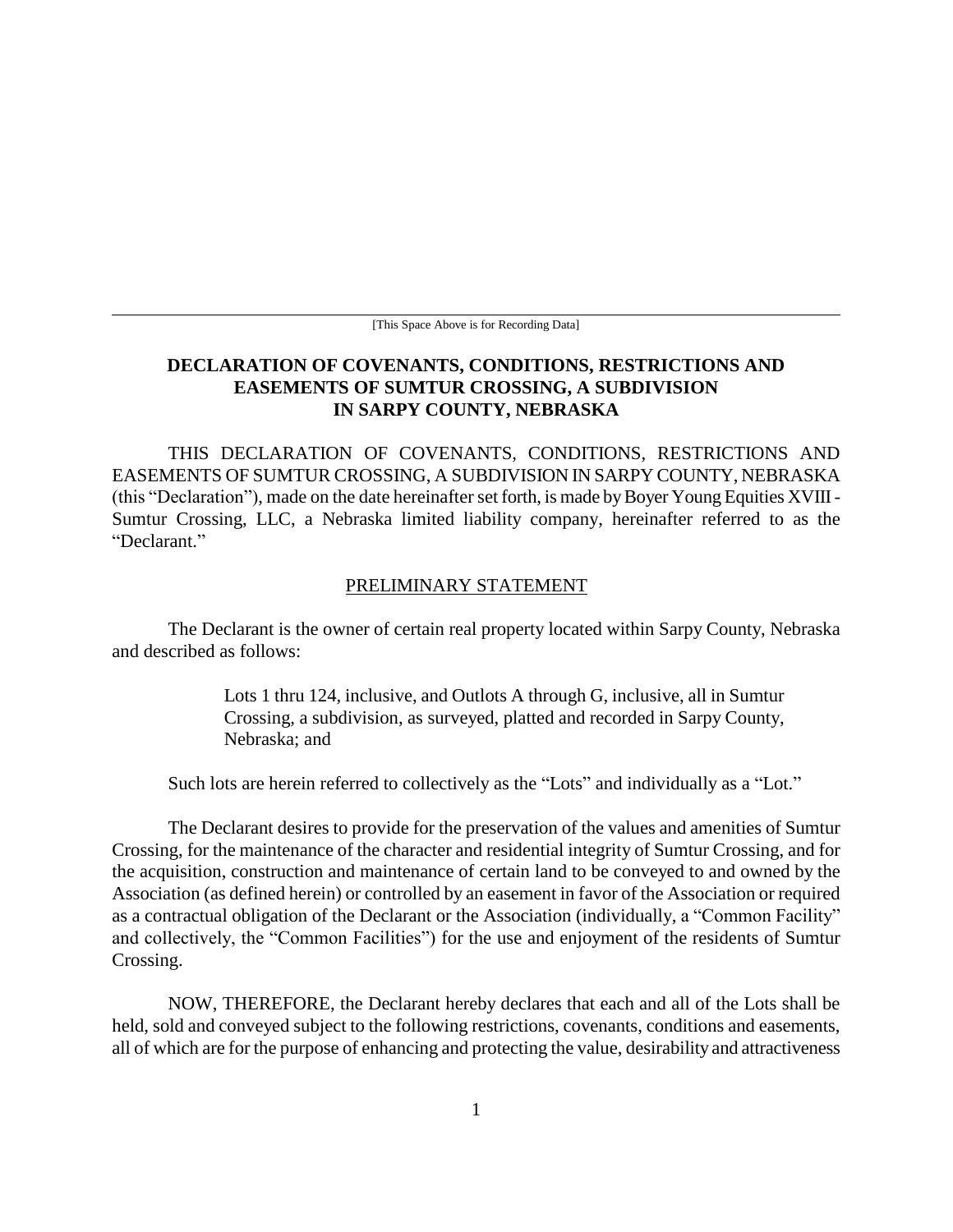of the Lots, and the enjoyment of the residents of Sumtur Crossing. These restrictions, covenants, conditions and easements shall run with such Lots and shall be binding upon all parties having or acquiring any right, title or interest in each Lot, or any part thereof, as more fully described herein. The Lots are and shall be subject to all and each of the following conditions and other terms.

#### ARTICLE I. RESTRICTIONS AND COVENANTS

1. Each Lot shall be used exclusively for single-family residential purposes, except for such Lots or parts thereof as may hereafter be designated by Declarant for townhome use, or conveyed or dedicated by Declarant, or its successors or assigns, for use in connection with a Common Facility, or as a church, school, park, or for other nonprofit use.

2. No residence, building, fence (other than fences constructed by Declarant), wall, pathway, driveway, patio, patio cover enclosure, deck, rock garden, swimming pool, dog house, pool house, tennis court, flag pole, satellite receiving station or disc, solar heating or cooling device, playground equipment or other external improvement above or below the ground (herein individually referred to as an "Improvement" and collectively as "Improvements") shall be constructed, erected, placed or permitted to remain on any Lot, or right-of-way abutting any Lot, nor shall any grading, excavation or tree removal for any Improvement be commenced, except for Improvements which have been approved by Declarant, as follows:

A. An Owner (as that term is defined herein) desiring to erect an Improvement shall deliver two sets of construction plans, landscaping plans and plot plans to Declarant (herein collectively referred to as the "Plans"). The Plans shall include a description of the type, quality, color (which shall be an earth tone hue) and use of materials proposed for the exterior of such Improvement. Concurrent with submission of the Plans, the Owner shall notify the Declarant of the Owner's mailing address.

B. Declarant shall review the Plans in relation to the type and exterior of improvements constructed, or approved for construction, on neighboring Lots and in the surrounding area, and any general scheme or plans formulated by Declarant. In this regard, Declarant intends that the Lots shall be developed residential community with homes constructed of high quality materials. The decision to approve or refuse approval of a proposed Improvement shall be exercised by Declarant, in its sole and absolute discretion, to promote development of the Lots and to protect the values, character and residential quality of all Lots. If Declarant determines, in its sole and absolute discretion, that the proposed Improvement will not protect and enhance the integrity and character of all the Lots and neighboring Lots as a quality residential community, Declarant may refuse approval of the proposed Improvement.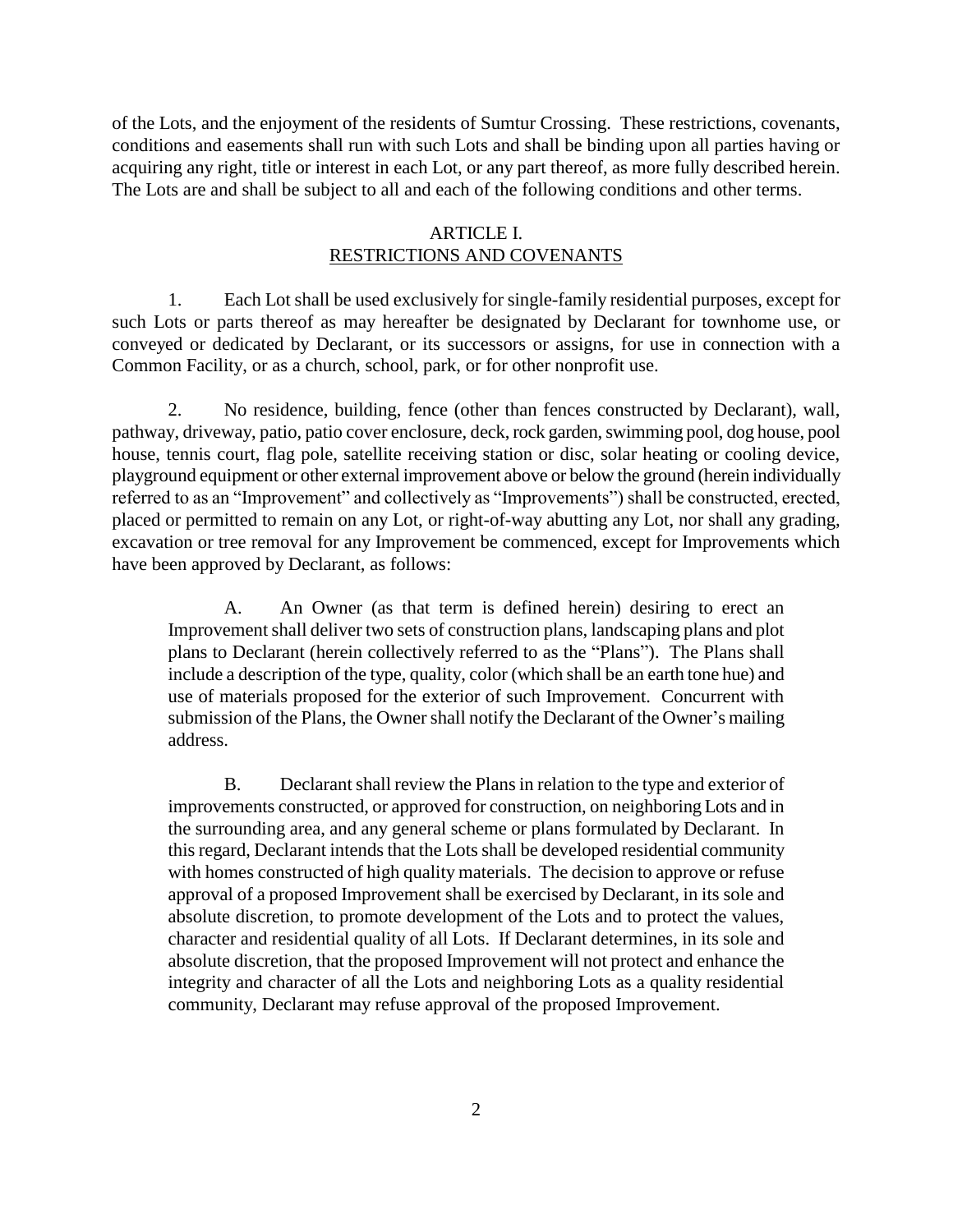C. Written Notice of any approval of a proposed Improvement shall be mailed, electronically mailed or faxed to the Owner at the address specified by the Owner upon submission of the Plans. Such notice shall be mailed, if at all, within thirty (30) days after the date of submission of the Plans. If notice of approval is not mailed within such period, the proposed Improvement shall be deemed disapproved by Declarant.

D. No Owner, or combination of Owners, or other person or persons shall have any right to any action by Declarant, or to control, direct or influence the acts of the Declarant with respect to any proposed Improvement. No responsibility, liability or obligation shall be assumed by or imposed upon Declarant by virtue of the authority granted to Declarant in this Section, or as a result of any act or failure to act by Declarant with respect to any proposed Improvement.

3. No single-family residence shall be created, altered, placed or permitted to remain on any Lot other than one detached single-family dwelling which does not exceed two and one-half stories in height, except that Lots designated for townhome use may have attached townhomes not exceeding two and one-half stories in height. All Improvements on the Lots shall comply with all requirements of the zoning code and municipal code of the applicable governing authority, including but not limited to all set back and side yard requirements.

4. Subject to the specific requirements set forth below, all foundations shall be constructed of poured concrete, concrete blocks, brick or stone. The exposed foundation walls on the front of all main residential structures facing any street must be constructed of or faced with clayfired brick or stone or other material approved by Declarant. All driveways must be constructed of concrete, brick, paving stone, or laid stone. Unless other materials are specifically approved by Declarant, the roof of all Improvements shall be covered with architectural weathered-wood asphalt shingles or its equivalent; no three-tab shingles are permitted.

Fireplaces and flues: In the event that a wood-burning fireplace and/or flue is constructed as a part of the dwelling in a manner so as to protrude beyond the outer perimeter of the front of the home, the enclosure of the fireplace and flue shall be constructed of, or finished with, clay-fired brick or stone. In the event that a pre-fabricated unit fireplace which is wood or gas burning or direct vent fireplace is constructed as a part of the dwelling on any Lot and is vented directly through an exterior wall of the dwelling or is vented through the roof of the dwelling with a vent similar in style, size and location to that of a furnace flue, no clay-fired brick or stone enclosure will be required. Provided however, if said pre-fabricated unit fireplace which is wood or gas burning or direct vent fireplace is constructed in such a manner so as to protrude beyond the outer perimeter of a front wall of the dwelling on a Lot, the protrusion for the fireplace and/or flue shall be finished with clay-fired brick or stone.

5. No streamers, posters, banners, balloons, exterior illumination or other rallying devices will be allowed on any Lot in the promotion or sale of any Lot, residential structure or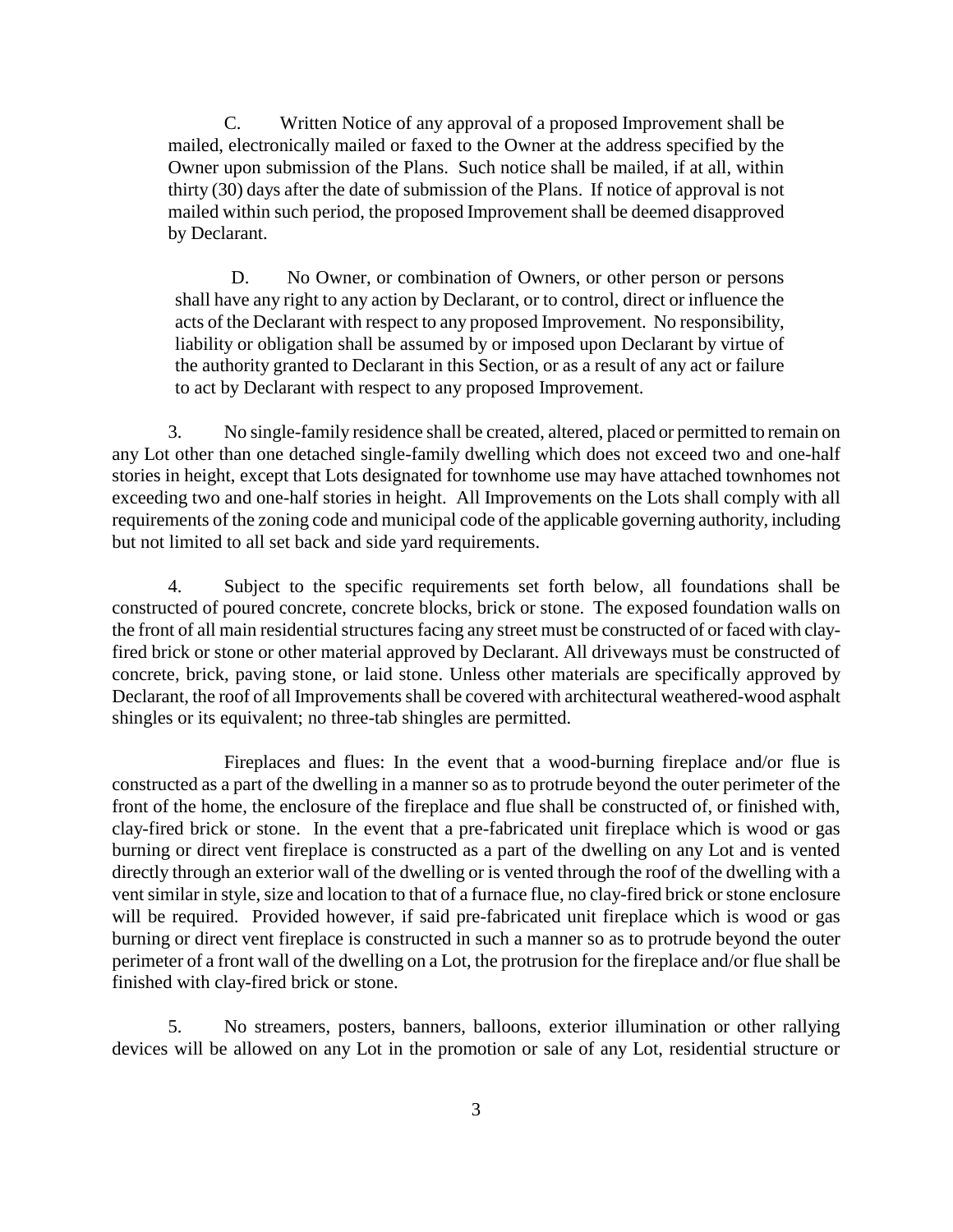property unless approved in writing by the Declarant. No advertising signs, billboards, unsightly objects or nuisances shall be erected, placed or permitted to remain on any Lot except one sign per Lot consisting of not more than six (6) square feet advertising a Lot as "For Sale". A sign erected by a builder for its model home(s) shall not be subject to the sign restrictions set forth herein, but such signs/advertising shall be subject to the approval of Declarant. No business activities of any kind whatsoever shall be conducted on any Lot; nor shall any Lot be used in anyway for any purpose which may endanger the health or unreasonably disturb an Owner or Owners of any Lot or any resident thereof. Provided, however, this Paragraph shall not apply to the business activities, signs and billboards or the construction and maintenance of buildings, if any, by Declarant, its agents or assigns and designated builders, during the construction and sale of the Lots.

6. No outside radio, television, ham broadcasting, earth station, satellite dish or other electronic antenna or aerial shall be erected or placed on any structure or on any Lot, except with the prior written approval of the Declarant, one (1) satellite dish of 24" or less in diameter or diagonal measurement which is screened from view of any street or sidewalk will be permitted per Lot. The foregoing notwithstanding, any earth station, satellite dish or other electronic antenna or aerial specifically exempted from restriction by statute, regulation, binding order of a court or governmental agency shall be maintained in accordance with the strictest interpretation or condition for such use as may be permitted by such order.

7. No tree houses, sheds, doll houses, windmills, exterior storage sheds, or similar structures shall be permitted on any Lot.

8. No repair of any boats, automobiles, motorcycles, trucks, campers or similar vehicles, snowmobiles, recreational vehicles, or other self-propelled vehicles requiring a continuous time period in excess of forty-eight (48) hours shall be permitted on any Lot at any time; nor shall vehicles or similar chattels offensive to the neighborhood be visibly stored, parked or abandoned on any Lot. No unused building material, junk or rubbish shall be left exposed on the Lot except during actual building operations, and then only in as neat and inconspicuous a manner as possible.

9. No boat, camper, trailer, auto-drawn or mounted trailer of any kind, mobile home, truck, aircraft, camper truck or similar chattel shall be maintained or stored on any part of a Lot (other than in an enclosed structure) for more than forty-eight (48) continuous hours and no more than twenty (20) days combined within any calendar year. No motor vehicle may be parked or stored outside on any Lot, except vehicles driven on a regular basis by the occupants of the dwelling located on such Lot. No grading or excavating equipment, tractors or semi-tractors/trailers shall be stored, parked, kept or maintained in any yards, driveways or streets. However, this section 9 shall not apply to trucks, tractors or commercial vehicles which are necessary for the construction of residential dwellings during the period of construction. All residential Lots shall provide at least the minimum number of off-street parking spaces/area for private passenger vehicles required by the applicable zoning ordinances.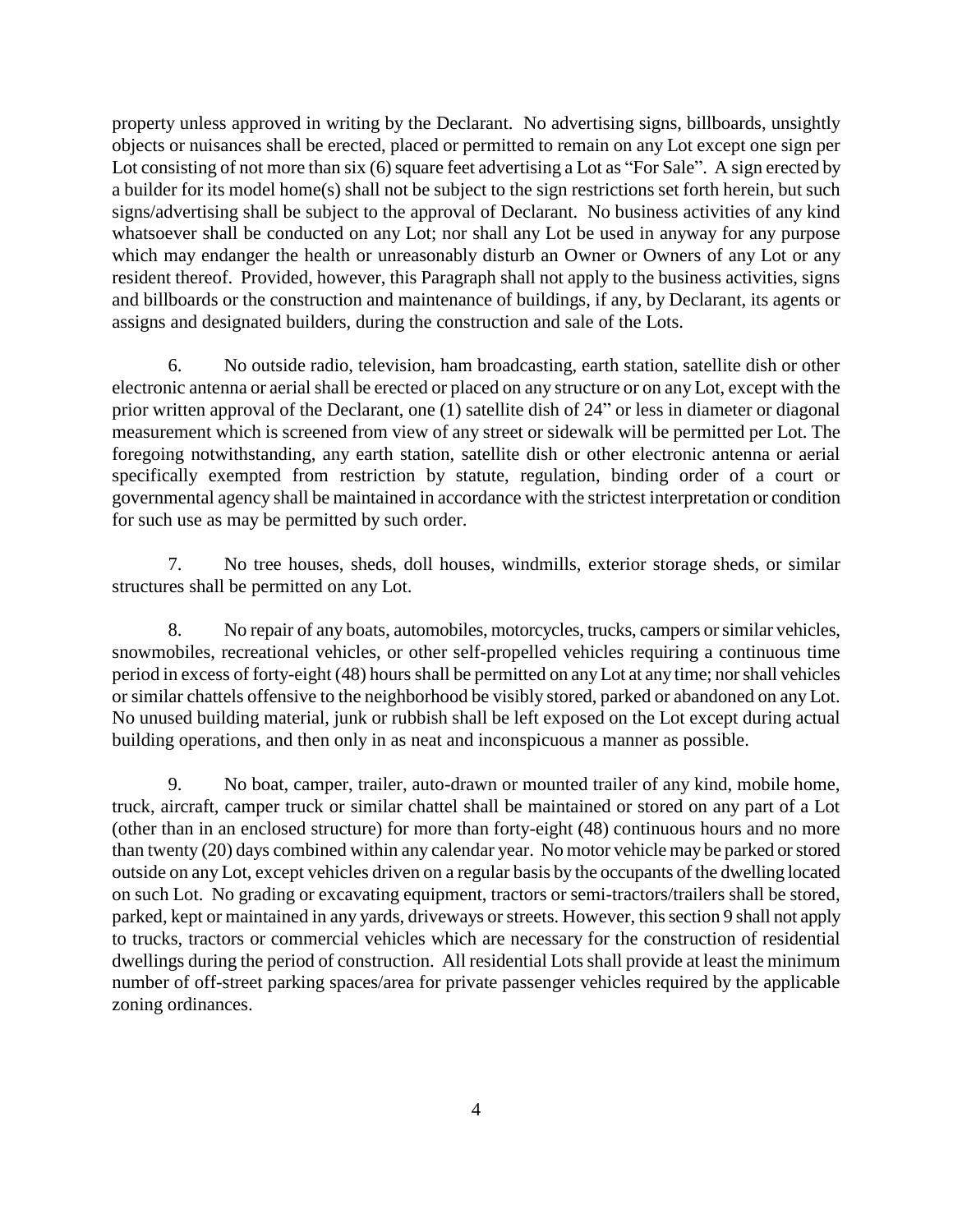10. No incinerator or trash burner shall be permitted on any Lot. No garbage or trash can or container or fuel tank shall be permitted unless completely screened from view, except on the designated day each week for pickup purposes. No garden, lawn or maintenance equipment of any kind whatsoever shall be stored or permitted to remain outside of any dwelling or suitable storage facility, except when in actual use. No garbage, refuge, rubbish or cutting shall be deposited on any street, road or Lot. No clothes line shall be permitted outside of any dwelling at any time. Produce or vegetable gardens may only be maintained in rear yards in an area no larger than eight (8') by ten (10') feet.

11. No obnoxious or offensive activity shall be carried on upon any Lot, nor shall anything be done thereon which may be, or may become, an annoyance or nuisance to the neighborhood, including but not limited to, odors, dust, glare, sound, lighting, smoke, vibration and radiation. Exterior lighting installed on any Lot shall either be indirect or of such a controlled focus and intensity as not to disturb the residents of adjacent Lots.

12. Fencing is permitted only with Declarant's written approval. If approved, no fence shall be permitted to extend beyond the front line of a main residential structure. Unless other materials are specifically approved in writing by Declarant, fences shall only be composed of wood, black wrought iron, black aluminum, black chain link or black vinyl, which shall be uniform in appearance. If approved by the Declarant, no fences or walls shall exceed a height of six (6) feet. No fence shall be installed less than six inches (6") above the ground except for fencing material, approved in writing by Declarant, which does not impede the natural flow of storm and other water drainage. No other type of fencing shall be allowed on any Lot unless specific written permission by the Declarant is granted. No traditional (gray) chain link fencing shall be allowed. No hedges or mass planted shrubs shall be permitted more than ten (10) feet in front of the front building line. Any fences, hedges or mass planted shrubs installed by or at the direction of the Declarant shall not be subject to the provisions of this paragraph.

13. No swimming pool may extend more than one foot above ground level. Subject to the provisions of paragraph 2 of this Article, any swimming pool allowed by this paragraph shall be fenced. In addition to the requirements of paragraph 2 of this Article, before any above-ground swimming pool may be installed on any Lot, the Owner thereof shall first obtain written approval by the Declarant of an appropriate landscaping plan.

14. Construction of any Improvement shall be completed within one (1) year from the date of commencement of excavation or construction of the improvement. No excavation dirt shall be spread across any Lot in such a fashion as to materially change the grade or contour or intended drainage of any Lot. Any construction activities on any Lot causing damage to any adjacent Lot, including but not limited to removal of vegetation, shall be immediately repaired, including but not limited to re-grading and reseeding, as necessary.

15. A public sidewalk shall be constructed of concrete five (5') feet wide by five (5') inches thick in front of each Lot and upon each street side of each corner Lot. The sidewalk shall be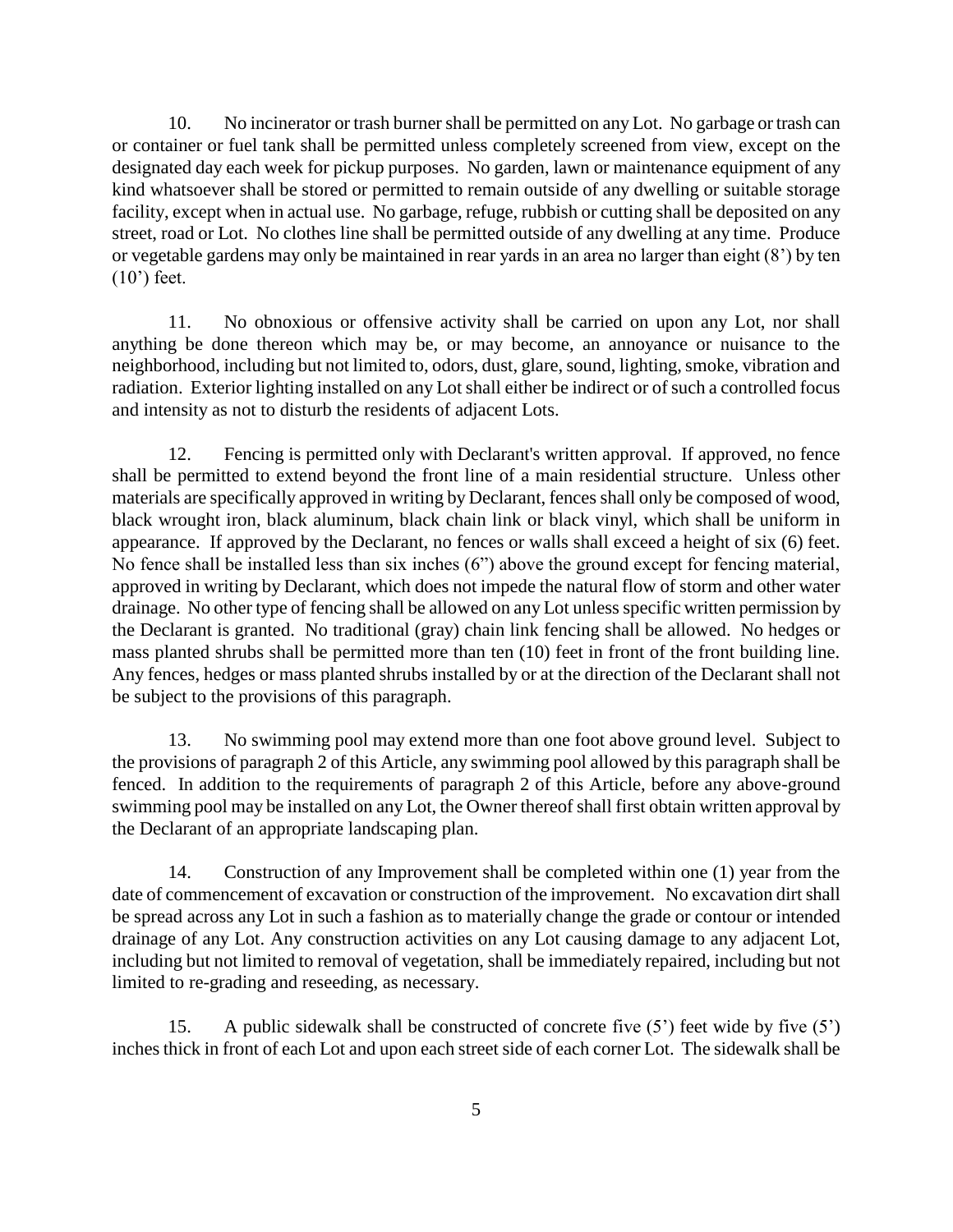placed four (4') feet back of the street curb line and shall be constructed by the owner of the Lot prior to the time of completion of the main structure and before occupancy thereof; provided, however, this provision shall vary in order to comply with any requirements of the applicable governing jurisdiction, by virtue of ordinance or agreement (per City of Papillion zoning laws).

16. Driveway approaches between the sidewalk and curb on each Lot shall be constructed of concrete. Should repair or replacement of such approach be necessary, the repair or replacement shall also be of concrete. No asphalt overlay of driveway approaches will be permitted.

17. No stable, dog run, kennel or other shelter for any animal, livestock, fowl or poultry shall be erected, altered, placed or permitted to remain on any Lot, except for one dog house constructed for one (1) dog, provided always that the construction plans, specifications and the location of the proposed structure have been first approved by Declarant, or its assigns, as required by this Declaration. Dog houses and dog runs shall only be allowed at the rear of the residence, attached to or immediately adjacent to the residence and hidden from view. No animals, livestock. agricultural-type animals, fowl or poultry of any kind, including, pot-bellied pigs, shall be raised, bred or kept on any Lot. No excessive barking of any dog, or other excessive noise of any kind from any animal, shall be permitted on any Lot. Any dog or other animal that barks or makes other noise outside the home of any Lot at any time shall wear electronic collars to prevent such barking or other noise.

18. Prior to placement on any Lot, any exterior air-conditioning condenser unit shall be first approved by the Declarant according to the requirements set forth in Article I, paragraph 2, and shall be placed in the rear yard or any side yards so as not to be visible from public view. No grass, weeds or other vegetation will be grown or otherwise permitted to commence or continue, and no dangerous, diseased or otherwise objectionable shrubs or trees will be maintained on any Lot so as to constitute an actual or potential public nuisance, create a hazard or undesirable proliferation, or detract from a neat and trim appearance. Vacant Lots shall not be used for dumping of earth or any waste materials, including grass clippings.

19. No Residence shall be constructed on a Lot unless the entire Lot, as originally platted, is owned by one owner of such Lot, except if parts of two or more platted Lots have been combined into one Lot which is at least as wide as the narrowest Lot on the original plat, and is as large in area as the largest Lot in the original plat.

20. No structure of a temporary character, carport, detached garage, trailer, basement, tent, outbuilding or shack shall be erected upon or used on any Lot at any time, either temporarily or permanently. No structure or dwelling shall be moved from outside the Sumtur Crossing subdivision to any Lot without the written approval of Declarant.

21. All utility service lines from each Lot line to a dwelling or other Improvement shall be underground.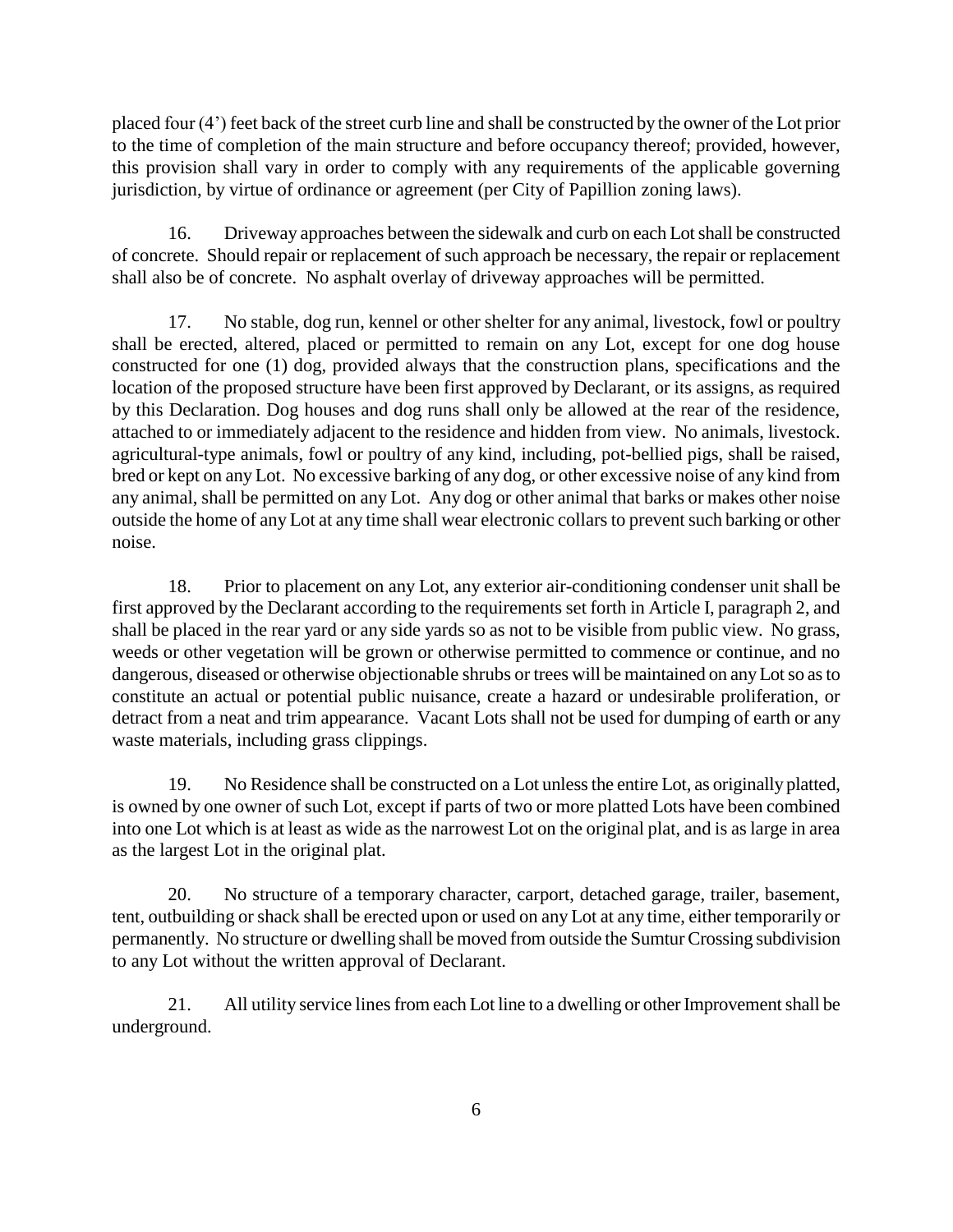22. Declarant does hereby reserve unto itself the right to require the installation of siltation fences or erosion control devices and measures in such location, configurations, and designs as it may determine appropriate in its sole and absolute discretion, and such Lot owner shall bear all costs and expenses of the same and shall hold Declarant harmless from any and all liability resulting therefrom.

23. Vehicular ingress and egress to and from a Lot upon the public streets shall be limited to the driveway only and no owner shall construct more than one driveway or other means of vehicular access to the public streets upon a Lot.

## ARTICLE II. HOMEOWNERS' ASSOCIATION

1. The Association. Declarant has or will cause the incorporation of Sumtur Crossing Homeowners Association, a Nebraska not for profit corporation (hereinafter referred to as the "Association"). The Association has as its purpose the promotion of the health, safety, recreation, welfare and enjoyment of the residents of the Lots, including:

A. The acquisition, construction, landscaping, improvement, equipment, maintenance, operation, repair, upkeep and replacement of Common Facilities for the general use, benefit and enjoyment of the Members. Common Facilities may include recreational facilities such as swimming pools, tennis courts, health facilities, playgrounds and parks dedicated and non-dedicated roads, paths, ways and green areas; and signs and entrances for Sumtur Crossing. Common Facilities may be situated on property owned or leased by the Association, on public property, on private property subject to an easement in favor of the Association, or on property dedicated to a sanitary and improvement district;

B. The promulgation, enactment, amendment and enforcement of rules and regulations relating to the use and enjoyment of any Common Facilities, provided always that such rules are uniformly applicable to all Members. The rules and regulations may permit or restrict use of the Common Facilities by Members, their families, their guests, and/or by other persons, who may be required to pay a fee or other charge in connection with the use or enjoyment of the Common Facility; and

C. The exercise, promotion, enhancement and protection of the privileges and interests of the residents of Sumtur Crossing; and the protection and maintenance of the residential character of Sumtur Crossing.

2. Owners' Easements of Enjoyment and Delegation of Use. Every Owner shall have a right and easement of enjoyment in and to the Common Facilities which shall be appurtenant to and shall pass with the title to every Lot, subject to the following provisions: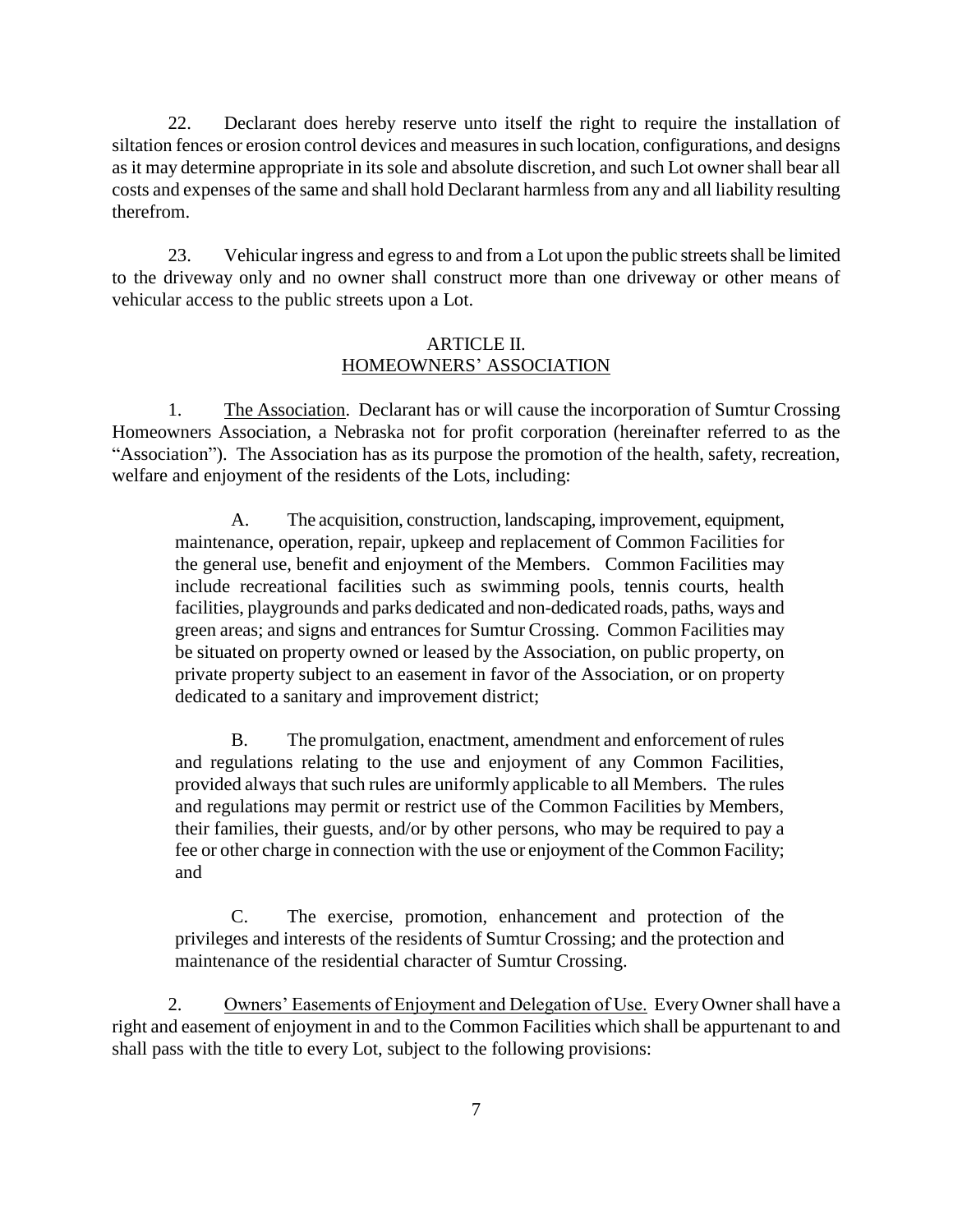- A. The right of the Association, its lessor, successor and/or assigns, to promulgate reasonable rules and charge reasonable admission and other fees for the use of any Common Facility;
- B. The right of the Association to suspend the voting rights and right to use of the Common Facilities by an Owner for any period during which any assessment against his Lot remains unpaid; and for a period not to exceed 60 days for any infraction of its published rules and regulations; and
- C. The right of the Association to dedicate or transfer all or any part of the Common Facilities to any public agency, authority or utility for such purposes and subject to such conditions as may be agreed to by the Members. No such dedication or transfer shall be effective unless an instrument agreeing to such dedication or transfer signed by 2/3rds of the Members has been recorded.

Any Owner may delegate, in accordance with the rules and regulations of the Association, his right of enjoyment to the Common Facilities to the members of his/her family.

3. Membership and Voting. The "Owner" of each Lot shall be a Member of this Association. For purposes of this Declaration, the term "Owner" of a Lot means and refers to the record Owner, whether one or more persons or entities, of fee simple title of a Lot, but excluding however those parties having any interest in any of such Lot merely as security for the performance of an obligation (such as a contract seller, the trustee or beneficiary of a deed of trust, or a mortgagee). The purchaser of a Lot under a land contract or similar instrument shall be considered to be the "Owner" of the Lot for purposes of this Declaration. Membership shall be appurtenant to ownership of each Lot, and may not be separated from ownership of each Lot.

Except for Lots owned by the Declarant, the Owner of each Lot, whether one or more persons and entities, shall be entitled to one (1) vote on each matter properly coming before the Members of the Association. Lots owned by the Declarant shall each be entitled to twenty (20) votes on each matter properly before the Members of the Association.

4. Purposes and Responsibilities. The Association shall have the powers conferred upon not for profit corporations by the Nebraska Nonprofit Corporation Act, and all powers and duties necessary and appropriate to accomplish the purposes and administer the affairs of the Association. Except as set forth in Section 4C, below, the powers and duties to be exercised by the Board of Directors, and upon authorization of the Board of Directors by the Officers, shall include but shall not be limited to the following:

A. The acquisition, development, maintenance, repair, replacement, operation and administration of Common Facilities, and the enforcement of the rules and regulations relating to the Common Facilities.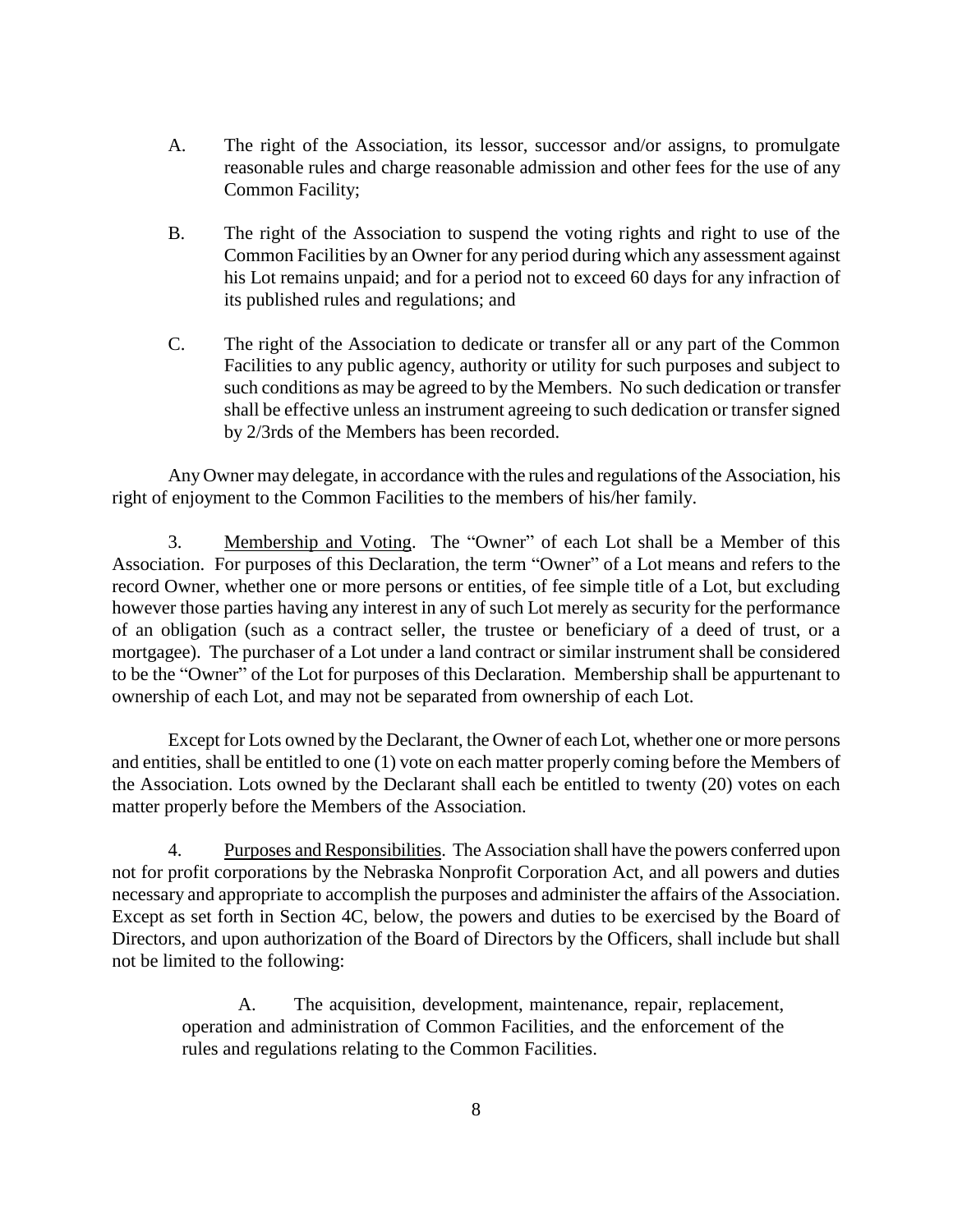B. The landscaping, mowing, watering, repair and replacement of parks and other public property and improvements on parks or public property within Sumtur Crossing.

C. Upon the recommendation and a vote of sixty-six (66%) percent of the Owners, the Association shall have the power and authority to enter into a competitive contract for residential refuse and trash hauling services from each Lot within Sumtur Crossing. The Board of Directors shall, however, have the power and authority to contract for refuse and trash hauling services from the Common Facilities and other designated areas controlled by the Association.

D. The fixing, levying, collecting, abatement, and enforcement of all charges, dues, or assessments made pursuant to the terms of this Declaration.

E. The expenditure, commitment and payment of Association funds to accomplish the purposes of the Association including, but not limited to, payment for purchase of insurance covering any Common Facility against property damage and casualty, and purchase of liability insurance coverages for the Association, the Board of Directors of the Association and the Members.

F. The exercise of all of the powers and privileges, and the performance of all of the duties and obligations of the Association as set forth in this Declaration, as the same may be amended from time to time.

G. The acquisition by purchase or otherwise, holding, or disposition of any right, title or interest in real or personal property, wherever located, in connection with the affairs of the Association.

H. The deposit, investment and reinvestment of Association funds in bank accounts, securities, money market funds or accounts, mutual funds, pooled funds, certificates of deposit or the like.

I. The employment of professionals and consultants to advise and assist the Officers and Board of Directors of the Association in the general administration and management of the Association, and execution of such documents and doing and performance of their duties and responsibilities for the Association.

J. The doing and performing of such acts, and the execution of such instruments and documents, as may be necessary or appropriate to accomplish the purposes of the Association.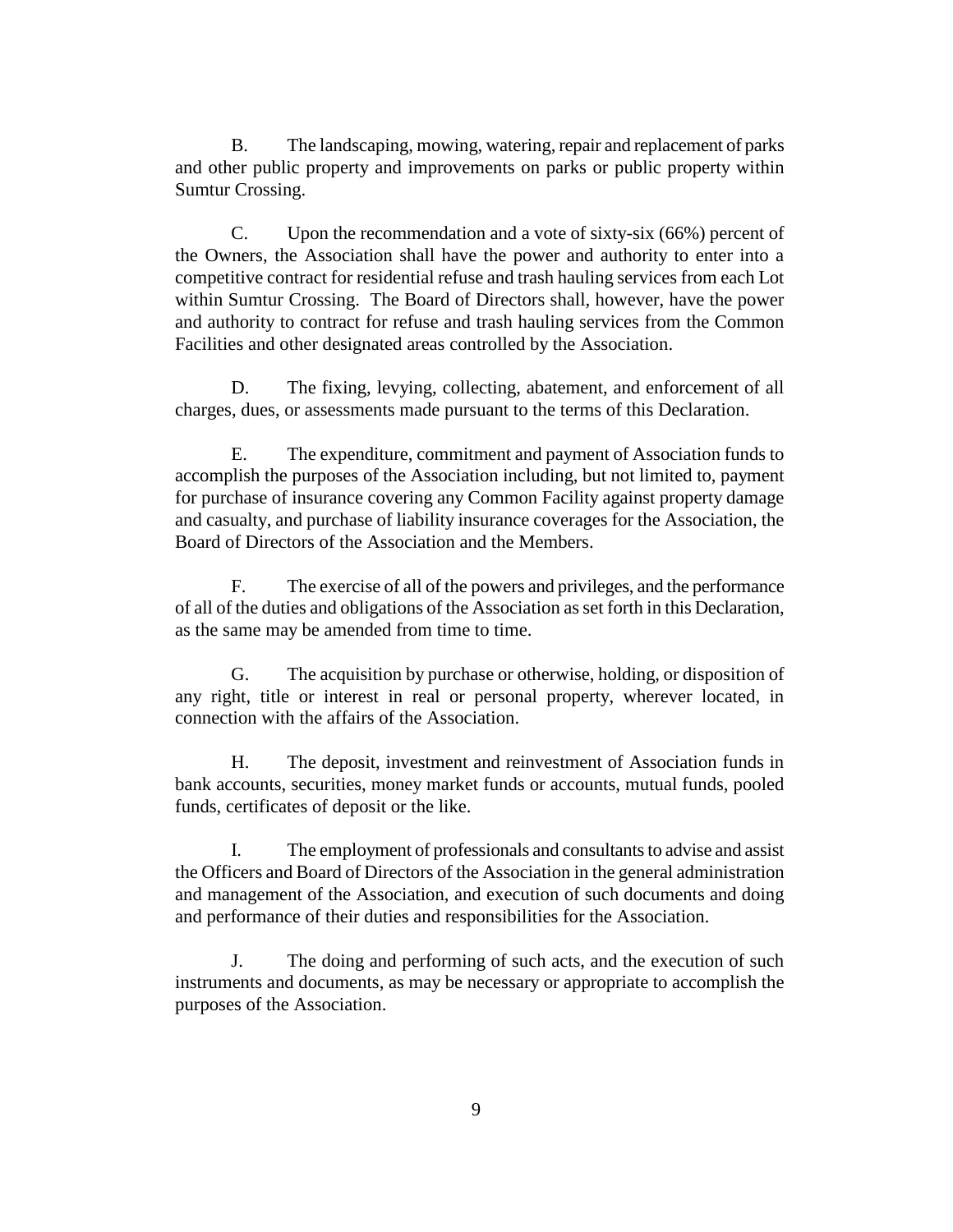5. Mandatory Duties of Association. The Association shall maintain, in a generally neat and clean condition, any and all entrance ways, fence, signs and landscaping which have been installed in easement or other areas of Sumtur Crossing and center islands dividing dedicated roads, in generally good and neat condition.

6. Covenant for and Imposition of Dues and Assessments. Declarant, for each Lot owned, hereby covenants, and each Owner of any Lot by acceptance of a deed therefor, whether or not it shall be so expressed in such deed, is deemed to covenant and agree to pay dues and assessments as provided for herein. The Association may fix, levy and charge the Owner of each Lot with dues and assessments (herein referred to respectively as "dues and assessments") under the following provisions of this Declaration. Except as otherwise specifically provided, the dues and assessments shall be fixed by the Board of Directors of the Association and shall be payable at the times and in the manner prescribed by the Board of Directors.

7. Abatement of Dues and Assessments. Notwithstanding any other provisions of this declaration, the Board of Directors may abate all or part of the dues or assessments due in respect of any Lot, and shall abate all dues and assessments due in respect of any Lot during the period such Lot is owned by the Declarant or any of Declarant's designated builders.

8. Liens and Personal Obligations for Dues and Assessments. The assessments and dues, together with interest thereon, costs and reasonable attorneys' fees, shall be the personal obligation of the Owner of each Lot at the time when the dues or assessments first become due and payable. The dues and assessments, together with interest thereon, costs and reasonable attorneys' fees, shall also be a charge and continuing lien upon the Lot in respect of which the dues and assessments are charged. The personal obligation for delinquent assessments shall not pass to the successor in title to the Owner at the time the dues and assessments become delinquent unless such dues and assessments are expressly assumed by the successors, but all successors shall take title subject to the lien for such dues and assessments, and shall be bound to inquire of the Association as to the amount of any unpaid assessments or dues.

9. Purpose of Dues. The dues collected by the Association may be committed and expended to accomplish the purposes of the Association described in Section 1 of this Article, and to perform the powers and responsibilities of the Association described in Sections 4 and 5 of this Article.

10. Maximum Annual Dues. Unless excess dues have been authorized by the Members in accordance with Section 11, below, the aggregate dues which may become due and payable in any year shall not exceed the greater of:

- A. Two Hundred Fifty and No/100th (\$250.00) Dollars per Lot.
- B. In each calendar year beginning on January 1, 20\_\_, one hundred twenty-five percent (125%) of the aggregate dues charged in the previous calendar year.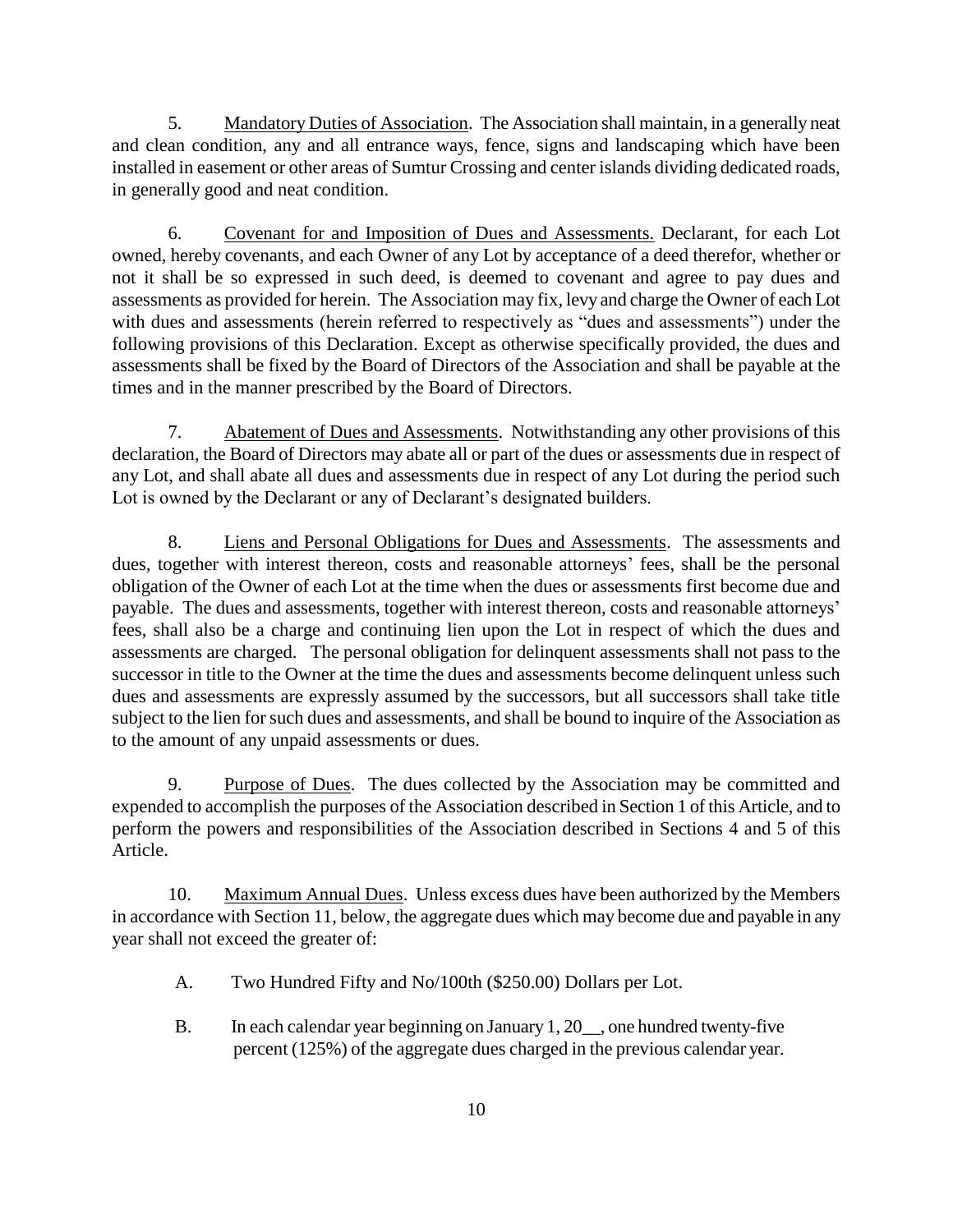11. Assessments for Extraordinary Costs. In addition to the annual dues, the Board of Directors may levy an assessment or assessments for the purpose of defraying, in whole or in part, the costs of any acquisition, construction, reconstruction, repair, painting, maintenance, improvement, or replacement of any Common Facility, including fixtures and personal property related thereto, and related facilities. The aggregate special assessments in each calendar year shall be limited in an amount to Two Hundred and No/100th Dollars (\$200.00) per Lot. Notwithstanding the foregoing, the Association shall levy a one-time charge for the mailbox allocated to each Lot, which one-time charge shall be determined by the Association on annual basis.

12. Excess Dues and Assessments. With the approval of seventy-five (75%) percent of the Members of the Association, the Board of Directors may establish annual dues and/or assessments in excess of the maximums established in this Declaration.

13. Uniform Rate of Assessment. Assessments and dues shall be fixed at a uniform rate as to all Lots, but dues may be abated as to individual Lots owned by a person or entity other than the Declarant and shall be abated with respect of any Lot during the period such Lot is owned by the Declarant or any of Declarant's designated builders, as provided in Section 7 of this Article.

14. Certificate as to Dues and Assessments. The Association shall, upon written request and for a reasonable charge, furnish a certificate signed by an officer of the Association setting forth whether the dues and assessments on a specified Lot have been paid to the date of request, the amount of any delinquent sums, and the due date and amount of the next succeeding dues, assessment or installment thereof. The dues and assessment shall be and become a lien as of the date such amounts first become due and payable.

15. Effect of Nonpayment of Assessments; Remedies of the Association. Any installment of dues or assessment which is not paid when due shall be delinquent. Delinquent dues or assessment shall bear interest from the due date at the rate of sixteen percent (16%) per annum, or the maximum legal rate of interest, whichever is less. The Association may bring an action at law against the Owner personally obligated to pay the same, or foreclose the lien against the Lot or Lots, and pursue any other legal or equitable remedy. The Association shall be entitled to recover as a part of the action and shall be indemnified against the interest, costs and reasonable attorneys' fees incurred by the Association with respect to such action. No Owner may waive or otherwise escape liability for the charge and lien provided for herein by nonuse of the Common Area or abandonment of his Lot. The mortgagee of any Lot shall have the right to cure any delinquency of an Owner by payment of all sums due, together with interest, costs and fees. The Association shall assign to such mortgagee all of its rights with respect to such lien and right of foreclosure and such mortgagee may thereupon be subrogated to any rights of the Association.

16. Subordination of the Lien to Mortgagee. The lien of dues and assessments provided for herein shall be subordinate to the lien of any mortgage, contract or deed of trust given as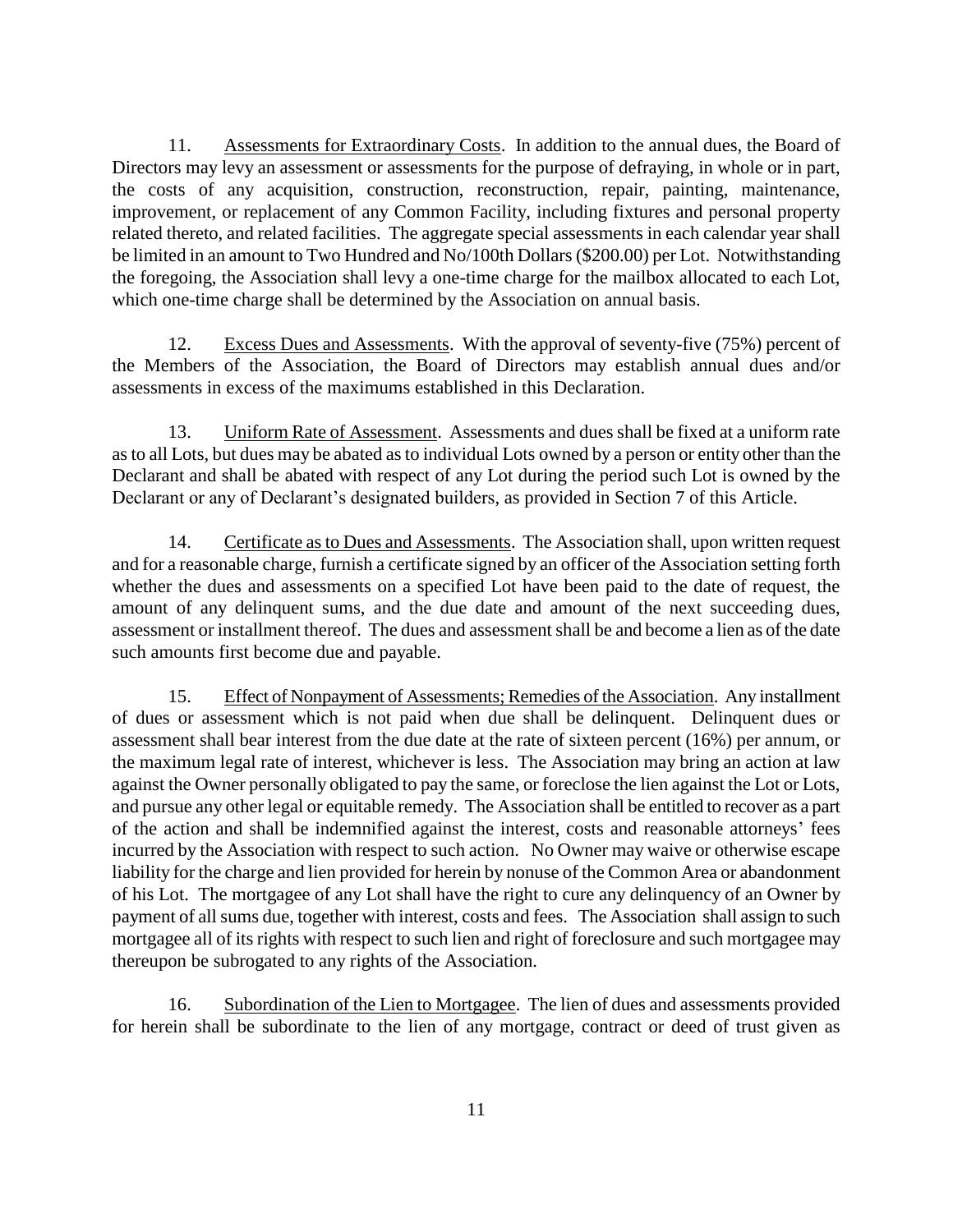collateral for a home improvement or purchase money loan. Sale or transfer of any Lot shall not affect or terminate the dues and assessment lien.

17. Subsequent Phase Declaration. Declarant reserves the right, without consent or approval of any other Owner, to expand the Association or amend this Declaration to include additional residential lots in any subdivision which is contiguous to any of the Lots. Such expansion(s) may be affected from time to time by Declarant or Declarant's assignee by recordation with the Register of Deeds of Sarpy County, Nebraska of a Declaration of Covenants, Conditions, Restrictions and Easements, executed and acknowledged by Declarant or Declarant's assignee, setting forth the identity of the additional residential lots (hereinafter the "Subsequent Phase Declaration").

Upon the recording of any Subsequent Phase Declaration which expands the residential lots included in the Association, the additional lots identified in the Subsequent Phase Declaration shall be considered to be and shall be included in the "Lots" for purposes of this Article II and this Declaration, and the Owners of the additional residential lots shall be Members of the Association with all rights, privileges and obligations accorded or accruing to Members of the Association.

## ARTICLE III. EASEMENTS

1. A perpetual license and easement is hereby reserved in favor of and granted to Omaha Public Power District, CenturyLink and any company which have been granted a franchise to provide a cable television system within the Lots, Black Hills Energy, the City of Papillion, and Sanitary and Improvement District No. 301 of SarpyCounty, Nebraska, their successors and assigns, to erect and operate, maintain, repair and renew buried or underground sewers, water and gas mains and cables, lines or conduits and other electric and telephone utility facilities for the carrying and transmission of electric current for light, heat and power and for all telephone and telegraph and message service and for the transmission of signals and sounds of all kinds including signals provided by a cable television system and the reception on, over, through, under and across a five (5') foot wide strip of land abutting the front and the side boundary lines of the Lots; and eight (8') foot wide strip of land abutting the rear boundary lines of all interior Lots and all exterior lots that are adjacent to presently platted and recorded Lots; and a sixteen (16') foot wide strip of land abutting the rear boundary lines of all exterior Lots that are not adjacent to presently platted and recorded Lots. The term exterior Lots is herein defined as those Lots forming the outer perimeter of the Lots. The sixteen (16') foot wide easement will be reduced to an eight  $(8')$  foot wide strip, when such adjacent land is surveyed, platted and recorded.

2. A perpetual easement is further reserved for the Black Hills Energy and the City of Papillion, their respective successors and assigns to erect, install, operate, maintain, repair and renew pipelines, hydrants and other related facilities, and to extend thereon pipes, hydrants and other related facilities and to extend therein pipes for the transmission of gas and water on, through, under and across a five (5') foot wide strip of land abutting all cul-de-sac streets; this license being granted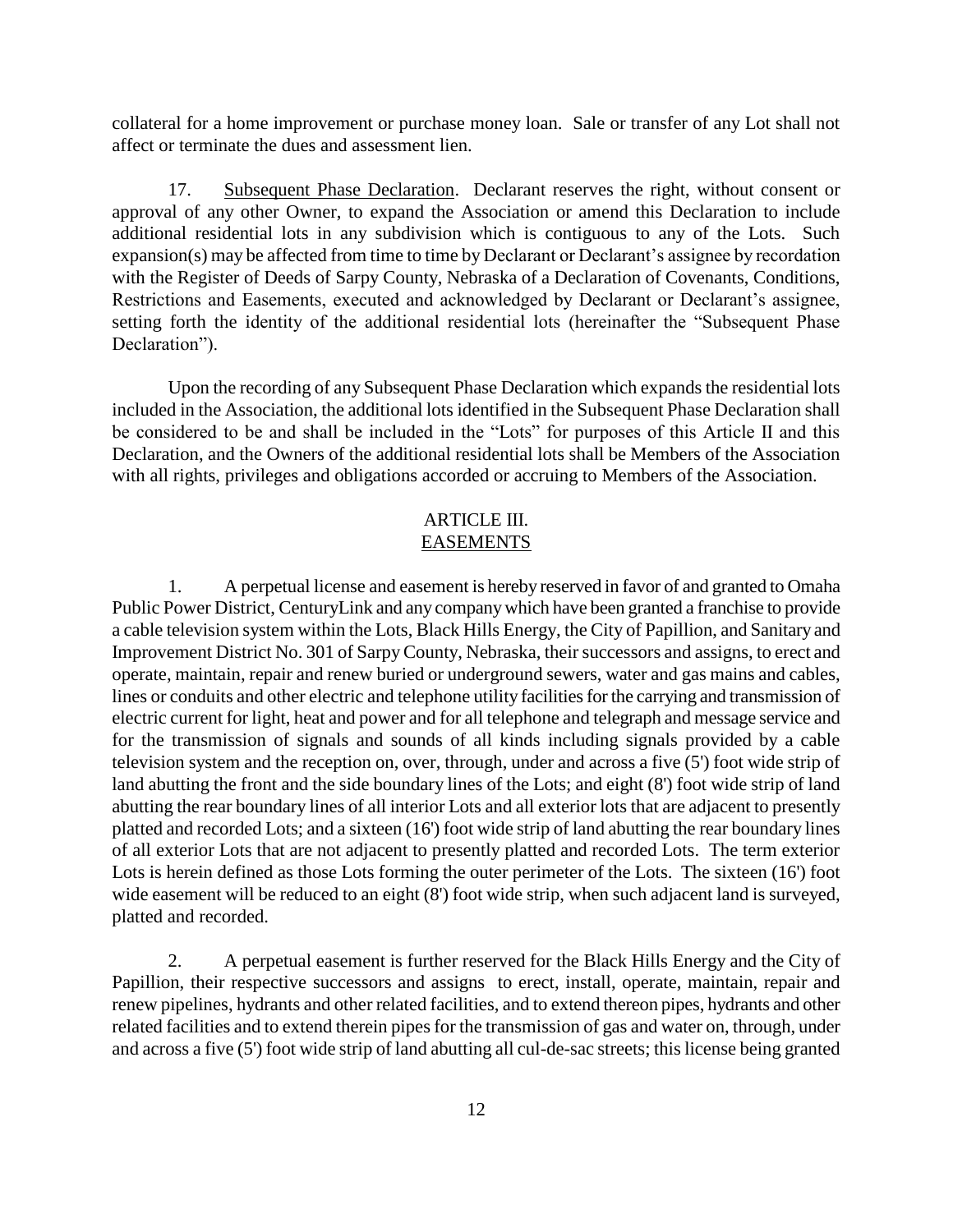for the use and benefit of all present and future owners of these Lots; provided, however, that such licenses and easements are granted upon the specific conditions that if any of such utility companies fail to construct such facilities along any of such Lot lines within thirty-six (36) months of date hereof, or if any such facilities are constructed but are thereafter removed without replacement within sixty (60) days after their removal, then such easement shall automatically terminate and become void as to such unused or abandoned easement ways. No permanent buildings, trees, retaining walls or loose rock walls shall be placed in the easement ways but same may be used for gardens, shrubs, landscaping and other purposes that do not then or later interfere with the aforementioned uses or rights granted herein.

3. Each Lot Owner hereby grants to each and every other adjacent Lot Owner a mutual benefit drainage easement over each other's Lot and each Owner agrees that no Owner of a Lot shall construct any improvement, ditch, dam or other thing or device which affects or alters the natural flow of surface waters from, upon, or across any Lot, or which affects or alters the flow of any waters in any natural or artificial stream, wash, or drainage channel from, upon, or across any Lot, without the express written approval of the Association. In no event shall any Owner of a Lot divert, alter or diffuse surface waters across another Lot Owner's Lot in a negligent manner.

4. A perpetual easement is further reserved in favor of Declarant and the Association, and their successors and assigns to, at their option, create, install, repair, reconstruct, paint, maintain, and renew a bufferyard and/or fence standards and related accessories located on, over and upon the rear most ten (10) foot wide strip of land abutting the rear boundary lines of all Lots on the perimeter of the Sumtur Crossing subdivision. Fence placement shall be within one (1) foot of the interior (home side) of said ten (10) foot easement.

5. An exclusive perpetual easement, and reasonable access thereto, is hereby reserved in favor of Boyer Young Easement Holding Company, and its successors and/or assigns, to erect, install, construct, operate, maintain, repair and remove poles, wires, cables, conduit, and other related facilities and appurtenances thereof, above and below ground, and to extend thereto or therein wires and/or cables for the carrying or transmission of electric current for light, heat and power, and for the transmission of signals and sounds of all kinds, including signals provided by a cable television system, internet access system, telephone system, and/or any other communication system, and the reception related thereto, on, over, under, through and across a ten foot (10') strip of land abutting all interior boundary lines of the easements set forth in the final plat of Sumtur Crossing which is filed in the Register of Deeds of Sarpy County, Nebraska (Instrument No. 201805651), and any replat thereof.

6. CenturyLink and/or any other telecommunications company may, upon completion of its distribution system, require a connection charge on some or all of the Lots at the time service is requested.

7. Other easements are provided for in the final plat of Sumtur Crossing which is filed in the Register of Deeds of Sarpy County, Nebraska (Instrument No. 201805651).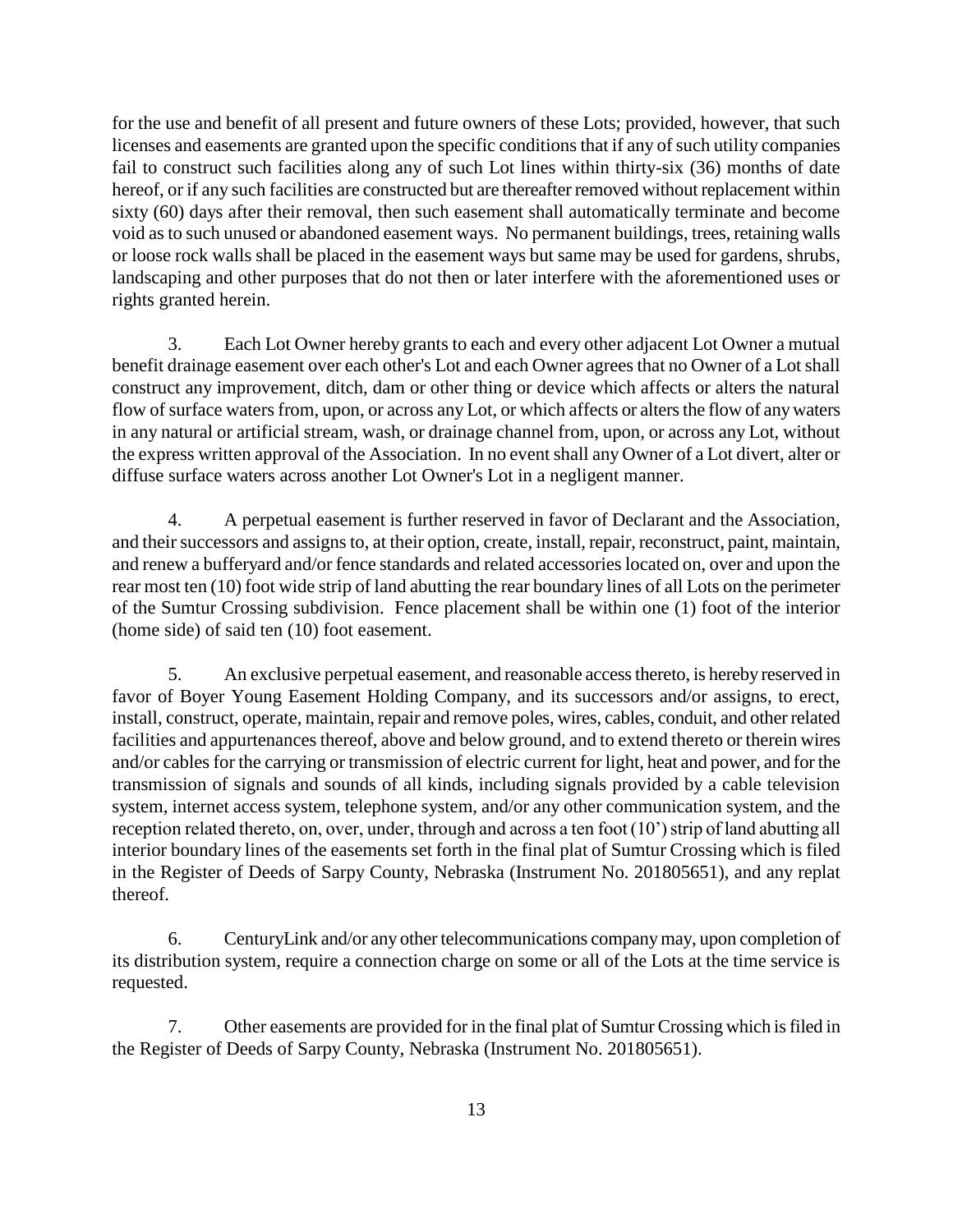#### ARTICLE IV. GENERAL PROVISIONS

1. Except for the authority and powers specifically granted to the Declarant, the Declarant or any owner of a Lot named herein shall have the right to enforce by a proceeding at law or in equity, all reservations, restrictions, conditions and covenants now or hereinafter imposed by the provisions of this declaration to either prevent or restrain any violation or to recover damages or other dues of such violation. Failure by the Declarant or by any Owner to enforce any covenant or restriction herein contained shall in no event be deemed a waiver of the right to do so thereafter.

2. The covenants and restrictions of this Declaration shall run with and bind the land for a term of twenty-five (25) years from the date of this Declaration. Thereafter the covenants, restrictions and other provisions of this Declaration shall automatically renew for successive ten (10) year periods unless terminated or amended by the owners of not less than seventy-five (75%) percent of said Lots, which termination or amendment shall thereupon become binding upon all Lots. For a period of ten (10) years following the date hereof, Declarant, its successors or assigns, shall have the sole, absolute and exclusive right to amend, modify or supplement all of any portion of this Declaration from time to time by executing and recording one or more duly acknowledged amendments to this Declaration in the Office of the Register of Deeds of Sarpy County, Nebraska. Thereafter, this Declaration may be amended by an instrument signed by the owners of not less than seventy-five percent (75%) of the Lots covered by this Declaration.

3. Boyer Young Equities XVIII - Sumtur Crossing, LLC, a Nebraska limited liability company, may assign its rights as Declarant hereunder at any time, by filing an Assignment of Declarant Rights with the Sarpy County Register of Deeds. In addition, Boyer Young Equities XVIII - Sumtur Crossing, LLC, a Nebraska limited liability company, or its successor or assign, may terminate its status as Declarant under this Declaration, at anytime, by filing a Notice of Termination of Status as Declarant. Upon such termination filing, the Association may appoint itself or another entity, association or individual to serve as Declarant, and such appointee shall thereafter serve as Declarant with the same authority and powers as the original Declarant.

4. Invalidation of any covenant by judgment or court order shall in no way affect any of the other provisions hereof, which shall remain in full force and effect.

5. An established amphitheater, currently known as Sumtur Amphitheater, has been constructed on the property legally described as Dam Site 20, Section 33, Township 12 North, Range 12 East, generally located east of 108th Street. Declarant anticipates that the Sumtur Crossing Lots will be potentially affected by usual and customary amphitheater operations. Nevertheless, purchasers and owners of the Lots should be aware that: (i) normal use, operation and maintenance of Sumtur Amphitheater will include, but not be limited to, noise, music, sound systems and speakers, vibrations, lights, mowers, power equipment, odors, and additional traffic, before, during and after the Sumtur Amphitheater operations; and (ii) such usual and customary Sumtur Amphitheater activities may from time to time affect the use and enjoyment of the Lots and may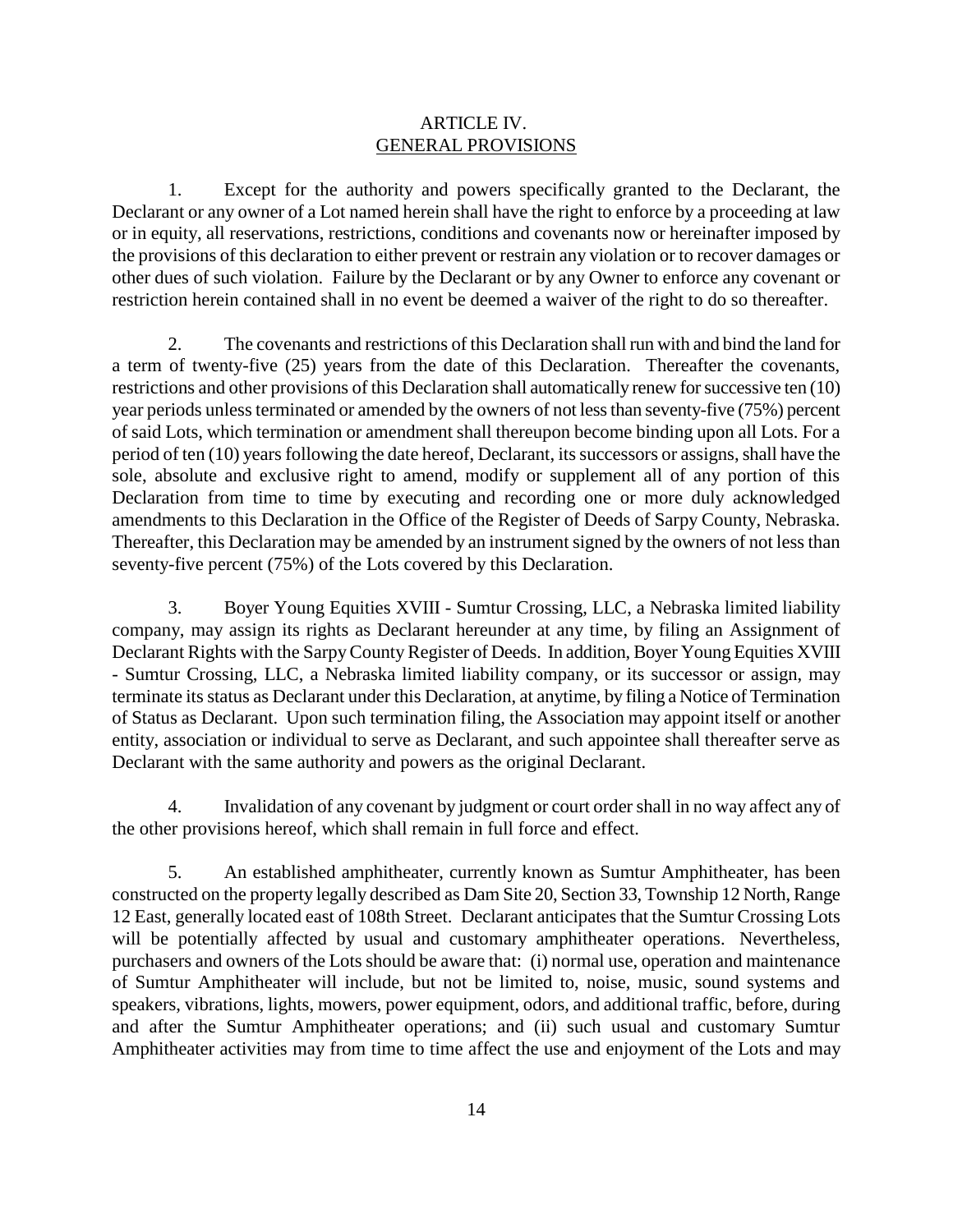include activities other than those typically related to amphitheater uses. Each Lot Owner acknowledges that they accept the usual and customary operations of the Sumtur Amphitheater and the effect on the Lots. The Declarant hereby declares, grants and establishes easements on the Lots in favor of the Sumtur Amphitheater operations for: (i) intrusion of noise and other effects from the usual and customary Sumtur Amphitheater operations, and other activities permitted at the Sumtur Amphitheater, including, but not limited to, noise, music, sound systems and speakers, vibrations, lights, mowers, power equipment, odors, and attendee participation; and (ii) intrusion of lights and traffic into the Lots.

6. Driveway approaches between the sidewalk and curb on each Lot shall be constructed of concrete. Maximum driveway slope at the sidewalk intersections shall be no more than two percent (2%) cross slope within public right-of-way to provide for a tabled driveway cross slope that is compliant with ADA/PROWAG guidelines and City of Papillion Standards. Should repair or replacement of such approach be necessary, the repair or replacement shall also be of concrete. No asphalt overlay on driveway approaches will be permitted. The Lot owner shall be responsible to provide adequate remedial measures to prevent street creep/driveway binding on any curved streets where the street abuts the driveway approach.

7. The driveway constructed on each Lot that is located on a public street which may be susceptible to street creep, including but not limited to curved streets, steeply sloped streets, T intersections, and/or cul-de-sacs, shall be constructed to accommodate the potential for street creep. The construction measures taken to accommodate for street creep may include, by way of illustration, larger expansion joints in areas susceptible to creep, placing full-depth expansion material at additional locations throughout the driveway and at the edge along any foundation or other concrete slab, such as a garage floor or sidewalk. In addition, the Owner of a Lot abutting a section of public street that may be susceptible to street creep may also address the street creep issue by placing two (2") inches of full-depth expansion material between the public street curb and the private driveway.

{*Remainder of page intentionally left blank*}